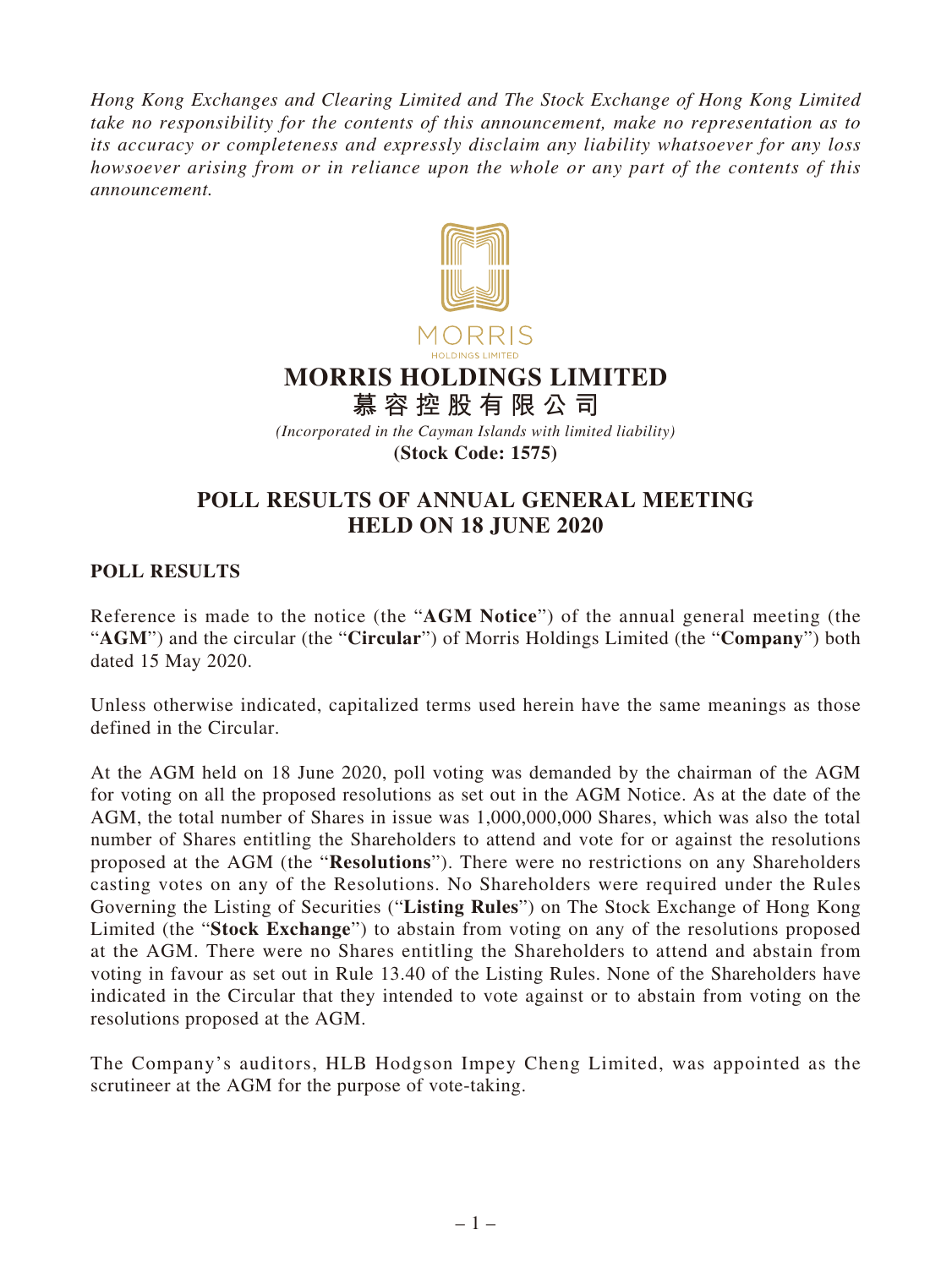The poll results in respect of the respective resolutions proposed at the AGM were as follows:

| <b>Ordinary Resolutions</b> |                                                                                                                                                                                                                              | No. of Votes $(\% )$       |                         |
|-----------------------------|------------------------------------------------------------------------------------------------------------------------------------------------------------------------------------------------------------------------------|----------------------------|-------------------------|
|                             |                                                                                                                                                                                                                              | For                        | <b>Against</b>          |
| 1.                          | To receive, consider and adopt the audited<br>consolidated financial statements of the Company,<br>the reports of the Directors and Auditor of the<br>Company for the year ended 31 December 2019.                           | 750,010,000<br>(99.58%)    | 3,170,000<br>$(0.42\%)$ |
| 2.                          | To consider the re-election of Mr. Zou Gebing as an<br>executive Director.                                                                                                                                                   | 750,010,000<br>(99.58%)    | 3,170,000<br>$(0.42\%)$ |
| 3.                          | To consider the re-election of Mr. Shen Zhidong as<br>an executive Director.                                                                                                                                                 | 750,010,000<br>(99.58%)    | 3,170,000<br>$(0.42\%)$ |
| 4.                          | To consider the re-election of Mr. Liu Haifeng as an<br>independent non-executive Director.                                                                                                                                  | 750,010,000<br>$(99.58\%)$ | 3,170,000<br>$(0.42\%)$ |
| 5.                          | To authorise the Board to fix the Directors'<br>remuneration.                                                                                                                                                                | 750,010,000<br>(99.58%)    | 3,170,000<br>$(0.42\%)$ |
| 6.                          | To re-appoint HLB Hodgson Impey Cheng Limited<br>as the Auditor and authorise the Board to fix its<br>remuneration.                                                                                                          | 750,010,000<br>(99.58%)    | 3,170,000<br>$(0.42\%)$ |
| 7.                          | To grant a general mandate to the Directors to<br>allot, issue and deal with shares of the Company<br>not exceeding 20% of the total number of issued<br>shares of the Company as at the date of passing this<br>resolution. | 750,010,000<br>(99.58%)    | 3,170,000<br>$(0.42\%)$ |
| 8.                          | To grant a general mandate to the Directors to buy-<br>back shares of the Company not exceeding 10% of<br>the total number of issued shares of the Company as<br>at the date of passing this resolution.                     | 750,010,000<br>(99.58%)    | 3,170,000<br>$(0.42\%)$ |
| 9.                          | To extend the general mandate granted under<br>resolution no. 7 by adding the shares bought<br>back pursuant to the general mandate granted by<br>resolution no. 8.                                                          | 750,010,000<br>(99.58%)    | 3,170,000<br>$(0.42\%)$ |